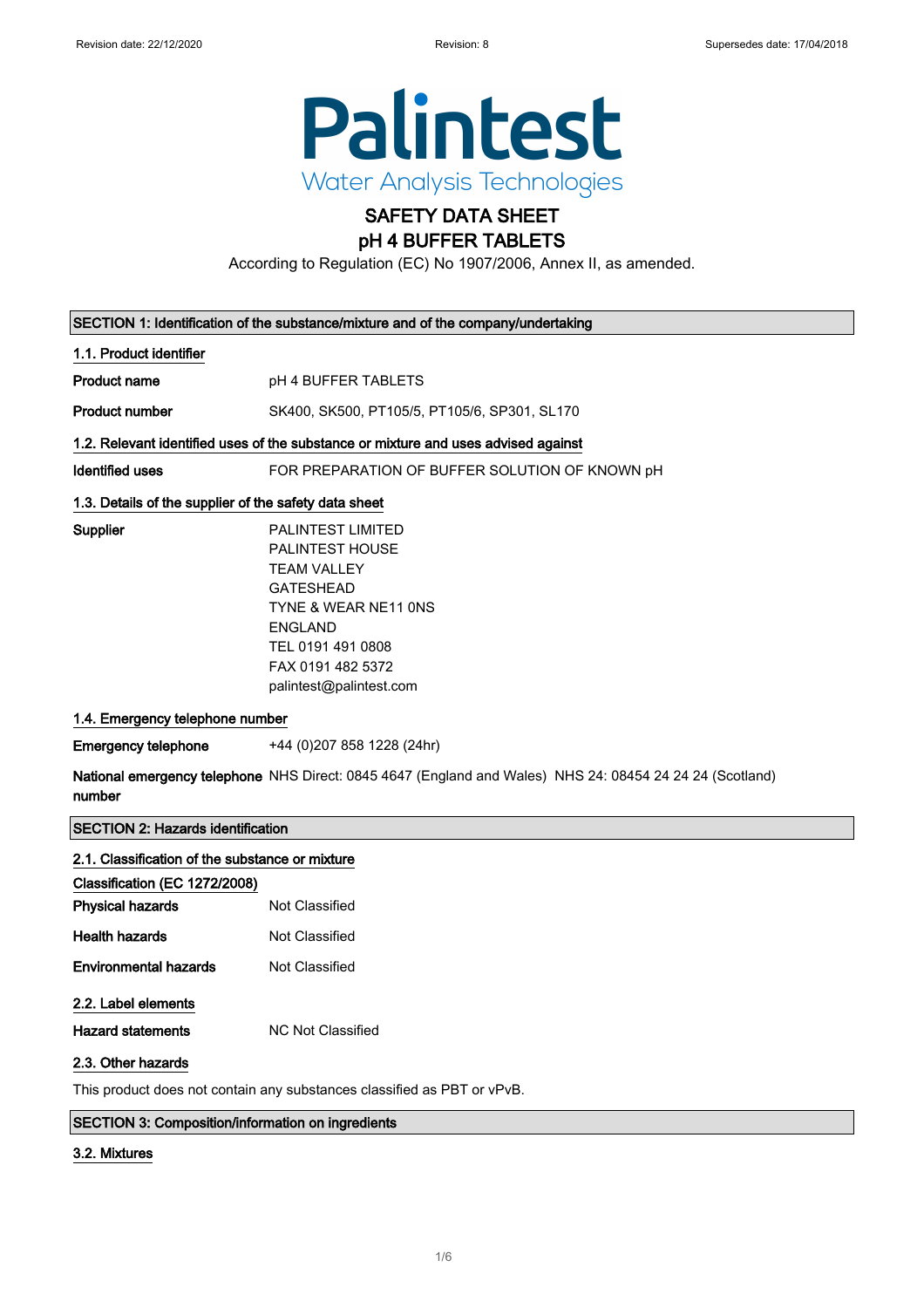| <b>TALC</b>                                                              |                                                                                                                        | $3 - 5%$                                             |  |
|--------------------------------------------------------------------------|------------------------------------------------------------------------------------------------------------------------|------------------------------------------------------|--|
| CAS number: 14807-96-6                                                   | EC number: 238-877-9                                                                                                   | REACH registration number: N/A                       |  |
| Classification<br>Not Classified                                         |                                                                                                                        |                                                      |  |
| <b>ADIPIC ACID</b>                                                       |                                                                                                                        | < 2%                                                 |  |
| CAS number: 124-04-9                                                     | EC number: 204-673-3                                                                                                   | REACH registration number: 01-<br>2119457561-38-XXXX |  |
| Classification<br>Eye Irrit. 2 - H319                                    |                                                                                                                        |                                                      |  |
|                                                                          | The Full Text for all R-Phrases and Hazard Statements are Displayed in Section 16.                                     |                                                      |  |
| <b>Composition comments</b>                                              | The data shown are in accordance with the latest EC Directives.                                                        |                                                      |  |
| <b>SECTION 4: First aid measures</b>                                     |                                                                                                                        |                                                      |  |
| 4.1. Description of first aid measures                                   |                                                                                                                        |                                                      |  |
| Inhalation                                                               | Unlikely route of exposure as the product does not contain volatile substances.                                        |                                                      |  |
| Ingestion                                                                | Rinse mouth thoroughly with water. Get medical attention if any discomfort continues.                                  |                                                      |  |
| <b>Skin contact</b>                                                      | Wash skin thoroughly with soap and water. Get medical attention promptly if symptoms occur<br>after washing.           |                                                      |  |
| Eye contact                                                              | Remove any contact lenses and open eyelids wide apart. Rinse with water. Continue to rinse<br>for at least 15 minutes. |                                                      |  |
|                                                                          | 4.2. Most important symptoms and effects, both acute and delayed                                                       |                                                      |  |
| Inhalation                                                               | No specific symptoms known.                                                                                            |                                                      |  |
| Ingestion                                                                | No specific symptoms known.                                                                                            |                                                      |  |
| <b>Skin contact</b>                                                      | No specific symptoms known.                                                                                            |                                                      |  |
| Eye contact                                                              | No specific symptoms known.                                                                                            |                                                      |  |
|                                                                          | 4.3. Indication of any immediate medical attention and special treatment needed                                        |                                                      |  |
| Notes for the doctor                                                     | No specific recommendations.                                                                                           |                                                      |  |
| <b>SECTION 5: Firefighting measures</b>                                  |                                                                                                                        |                                                      |  |
| 5.1. Extinguishing media                                                 |                                                                                                                        |                                                      |  |
| Suitable extinguishing media                                             | Use fire-extinguishing media suitable for the surrounding fire.                                                        |                                                      |  |
| 5.2. Special hazards arising from the substance or mixture               |                                                                                                                        |                                                      |  |
| <b>Hazardous combustion</b><br>products                                  | No known hazardous decomposition products.                                                                             |                                                      |  |
| 5.3. Advice for firefighters                                             |                                                                                                                        |                                                      |  |
| Protective actions during<br>firefighting                                | No specific firefighting precautions known.                                                                            |                                                      |  |
| <b>SECTION 6: Accidental release measures</b>                            |                                                                                                                        |                                                      |  |
| 6.1. Personal precautions, protective equipment and emergency procedures |                                                                                                                        |                                                      |  |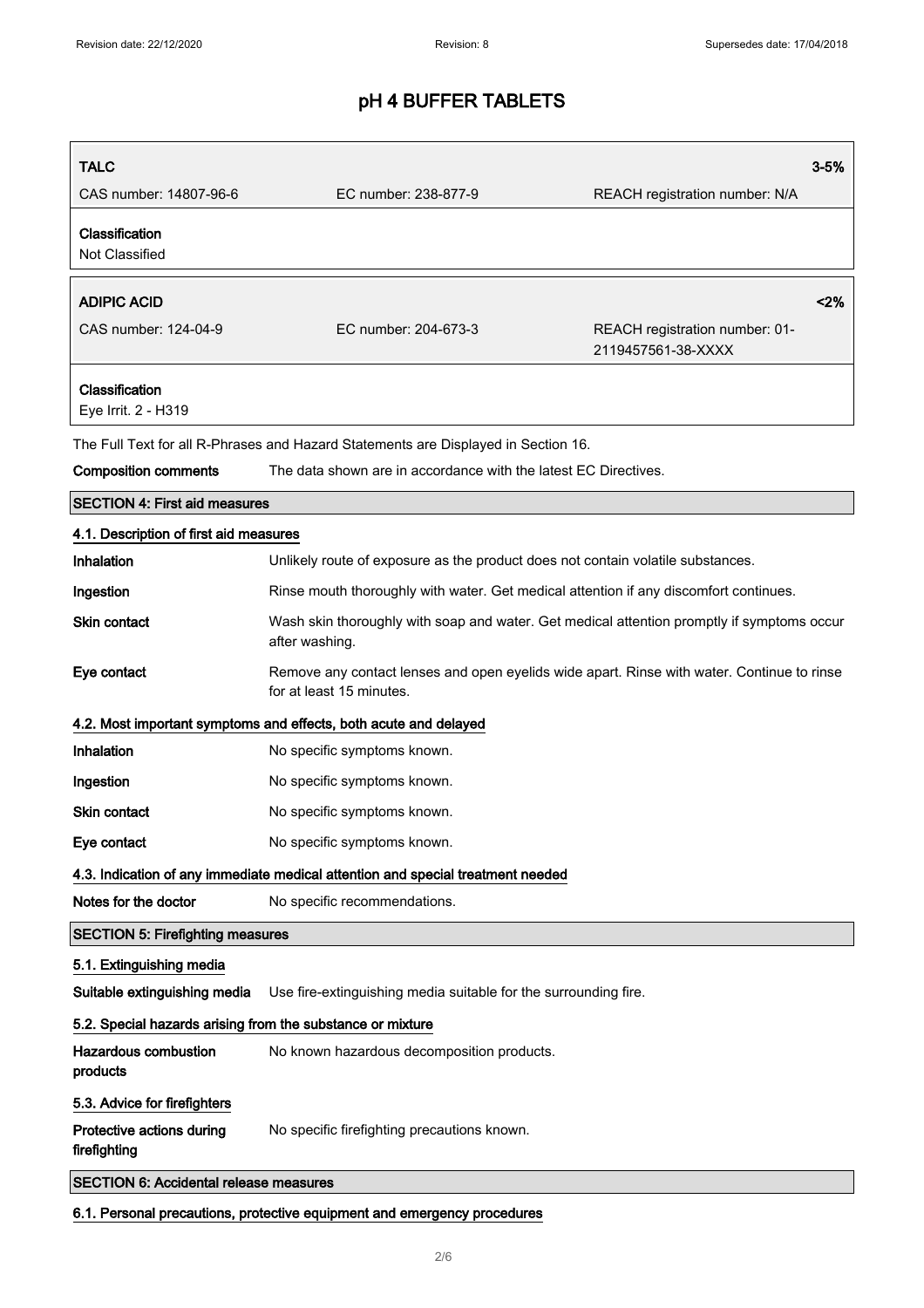| <b>Personal precautions</b>                                                                                       | Wear protective clothing as described in Section 8 of this safety data sheet.                                                                                                                                                                                                      |  |  |  |
|-------------------------------------------------------------------------------------------------------------------|------------------------------------------------------------------------------------------------------------------------------------------------------------------------------------------------------------------------------------------------------------------------------------|--|--|--|
| 6.2. Environmental precautions                                                                                    |                                                                                                                                                                                                                                                                                    |  |  |  |
| <b>Environmental precautions</b>                                                                                  | Not considered to be a significant hazard due to the small quantities used. However, large or<br>frequent spills may have hazardous effects on the environment.                                                                                                                    |  |  |  |
| 6.3. Methods and material for containment and cleaning up                                                         |                                                                                                                                                                                                                                                                                    |  |  |  |
| Methods for cleaning up                                                                                           | No specific clean-up procedure recommended.                                                                                                                                                                                                                                        |  |  |  |
| 6.4. Reference to other sections                                                                                  |                                                                                                                                                                                                                                                                                    |  |  |  |
| Reference to other sections                                                                                       | Wear protective clothing as described in Section 8 of this safety data sheet.                                                                                                                                                                                                      |  |  |  |
| <b>SECTION 7: Handling and storage</b>                                                                            |                                                                                                                                                                                                                                                                                    |  |  |  |
| 7.1. Precautions for safe handling                                                                                |                                                                                                                                                                                                                                                                                    |  |  |  |
| <b>Usage precautions</b>                                                                                          | Good personal hygiene procedures should be implemented.                                                                                                                                                                                                                            |  |  |  |
|                                                                                                                   | 7.2. Conditions for safe storage, including any incompatibilities                                                                                                                                                                                                                  |  |  |  |
| <b>Storage precautions</b>                                                                                        | Store in tightly-closed, original container in a dry and cool place. Keep separate from food,<br>feedstuffs, fertilisers and other sensitive material.                                                                                                                             |  |  |  |
| 7.3. Specific end use(s)                                                                                          |                                                                                                                                                                                                                                                                                    |  |  |  |
| Specific end use(s)                                                                                               | The identified uses for this product are detailed in Section 1.2.                                                                                                                                                                                                                  |  |  |  |
| <b>SECTION 8: Exposure controls/Personal protection</b>                                                           |                                                                                                                                                                                                                                                                                    |  |  |  |
| 8.1. Control parameters<br>Occupational exposure limits<br><b>TALC</b>                                            |                                                                                                                                                                                                                                                                                    |  |  |  |
| Long-term exposure limit (8-hour TWA): WEL 1 mg/m <sup>3</sup> respirable dust<br>WEL = Workplace Exposure Limit. |                                                                                                                                                                                                                                                                                    |  |  |  |
| Ingredient comments                                                                                               | OES = Occupational Exposure Standard. ACGIH = US Standard. MAK = German Exposure<br>Limits. VLEP = French Exposure Limits.                                                                                                                                                         |  |  |  |
| 8.2. Exposure controls                                                                                            |                                                                                                                                                                                                                                                                                    |  |  |  |
| Protective equipment                                                                                              |                                                                                                                                                                                                                                                                                    |  |  |  |
|                                                                                                                   |                                                                                                                                                                                                                                                                                    |  |  |  |
| Eye/face protection                                                                                               | Eyewear complying with an approved standard should be worn if a risk assessment indicates<br>eye contact is possible. The following protection should be worn: Chemical splash goggles.                                                                                            |  |  |  |
| Hand protection                                                                                                   | No specific hand protection recommended. Chemical-resistant, impervious gloves complying<br>with an approved standard should be worn if a risk assessment indicates skin contact is<br>possible. It is recommended that gloves are made of the following material: Nitrile rubber. |  |  |  |
| Hygiene measures                                                                                                  | No specific hygiene procedures recommended but good personal hygiene practices should<br>always be observed when working with chemical products.                                                                                                                                   |  |  |  |
| <b>Respiratory protection</b>                                                                                     | No specific recommendations. Respiratory protection may be required if excessive airborne<br>contamination occurs.                                                                                                                                                                 |  |  |  |
|                                                                                                                   |                                                                                                                                                                                                                                                                                    |  |  |  |

#### SECTION 9: Physical and chemical properties

#### 9.1. Information on basic physical and chemical properties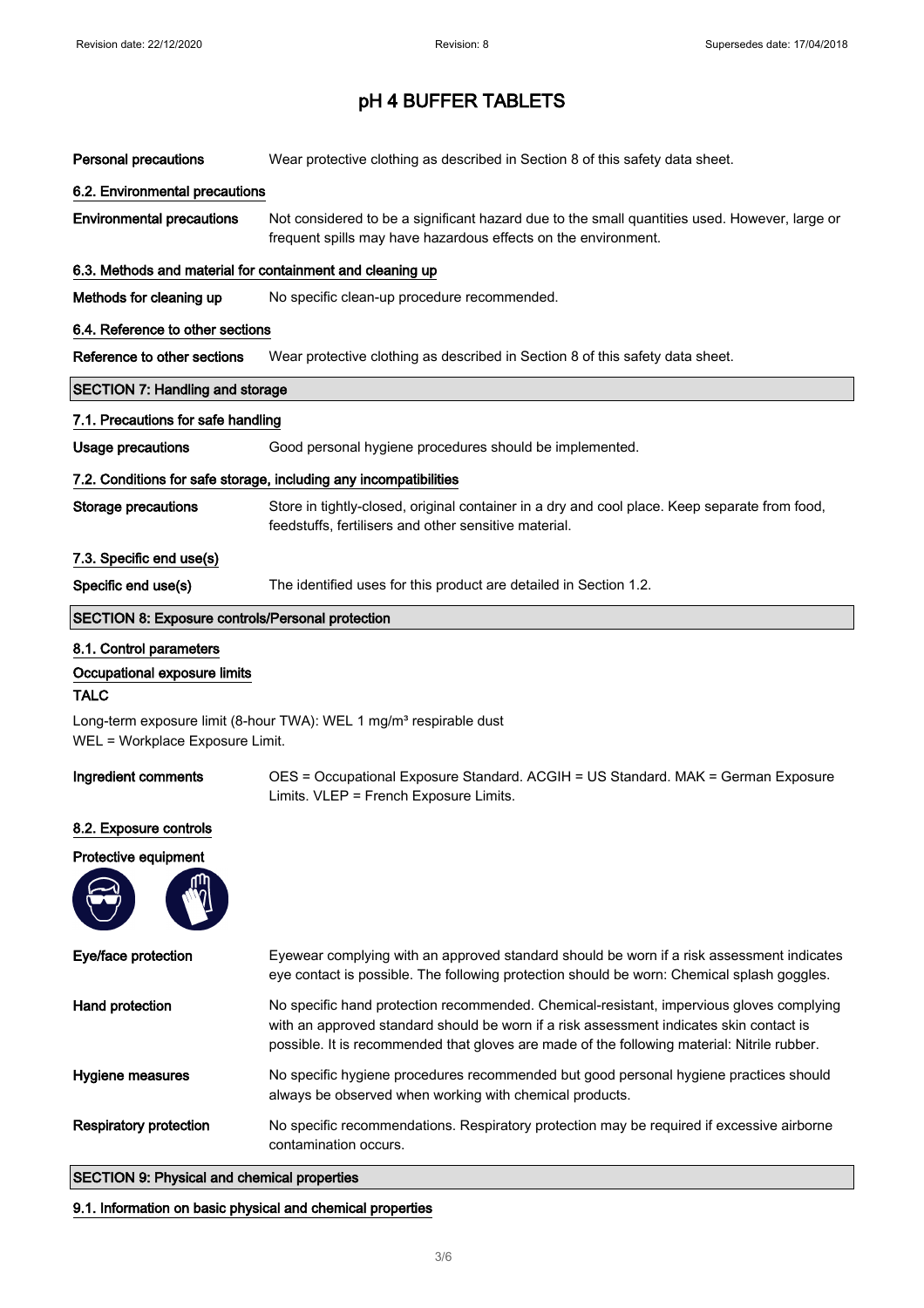| Appearance                                       | Solid                                                                                                                                                           |
|--------------------------------------------------|-----------------------------------------------------------------------------------------------------------------------------------------------------------------|
| Colour                                           | Pink.                                                                                                                                                           |
| Odour                                            | No characteristic odour.                                                                                                                                        |
| 9.2. Other information                           |                                                                                                                                                                 |
| Other information                                | No data available.                                                                                                                                              |
| <b>SECTION 10: Stability and reactivity</b>      |                                                                                                                                                                 |
| 10.1. Reactivity                                 |                                                                                                                                                                 |
| <b>Reactivity</b>                                | There are no known reactivity hazards associated with this product.                                                                                             |
| 10.2. Chemical stability                         |                                                                                                                                                                 |
| <b>Stability</b>                                 | Stable under the prescribed storage conditions.                                                                                                                 |
| 10.3. Possibility of hazardous reactions         |                                                                                                                                                                 |
| Possibility of hazardous<br>reactions            | No data available.                                                                                                                                              |
| 10.4. Conditions to avoid                        |                                                                                                                                                                 |
| <b>Conditions to avoid</b>                       | There are no known conditions that are likely to result in a hazardous situation.                                                                               |
| 10.5. Incompatible materials                     |                                                                                                                                                                 |
| Materials to avoid                               | No specific material or group of materials is likely to react with the product to produce a<br>hazardous situation.                                             |
| 10.6. Hazardous decomposition products           |                                                                                                                                                                 |
|                                                  |                                                                                                                                                                 |
| Hazardous decomposition<br>products              | No known hazardous decomposition products.                                                                                                                      |
| <b>SECTION 11: Toxicological information</b>     |                                                                                                                                                                 |
| 11.1. Information on toxicological effects       |                                                                                                                                                                 |
| <b>Toxicological effects</b>                     | No data available.                                                                                                                                              |
| <b>SECTION 12: Ecological information</b>        |                                                                                                                                                                 |
| Ecotoxicity                                      | Not considered to be a significant hazard due to the small quantities used. However, large or<br>frequent spills may have hazardous effects on the environment. |
| 12.1. Toxicity                                   |                                                                                                                                                                 |
| <b>Toxicity</b>                                  | No data available.                                                                                                                                              |
| 12.2. Persistence and degradability              |                                                                                                                                                                 |
| Persistence and degradability No data available. |                                                                                                                                                                 |
| 12.3. Bioaccumulative potential                  |                                                                                                                                                                 |
| <b>Bioaccumulative potential</b>                 | No data available on bioaccumulation.                                                                                                                           |
| 12.4. Mobility in soil                           |                                                                                                                                                                 |
| <b>Mobility</b>                                  | The product is soluble in water.                                                                                                                                |
| 12.5. Results of PBT and vPvB assessment         |                                                                                                                                                                 |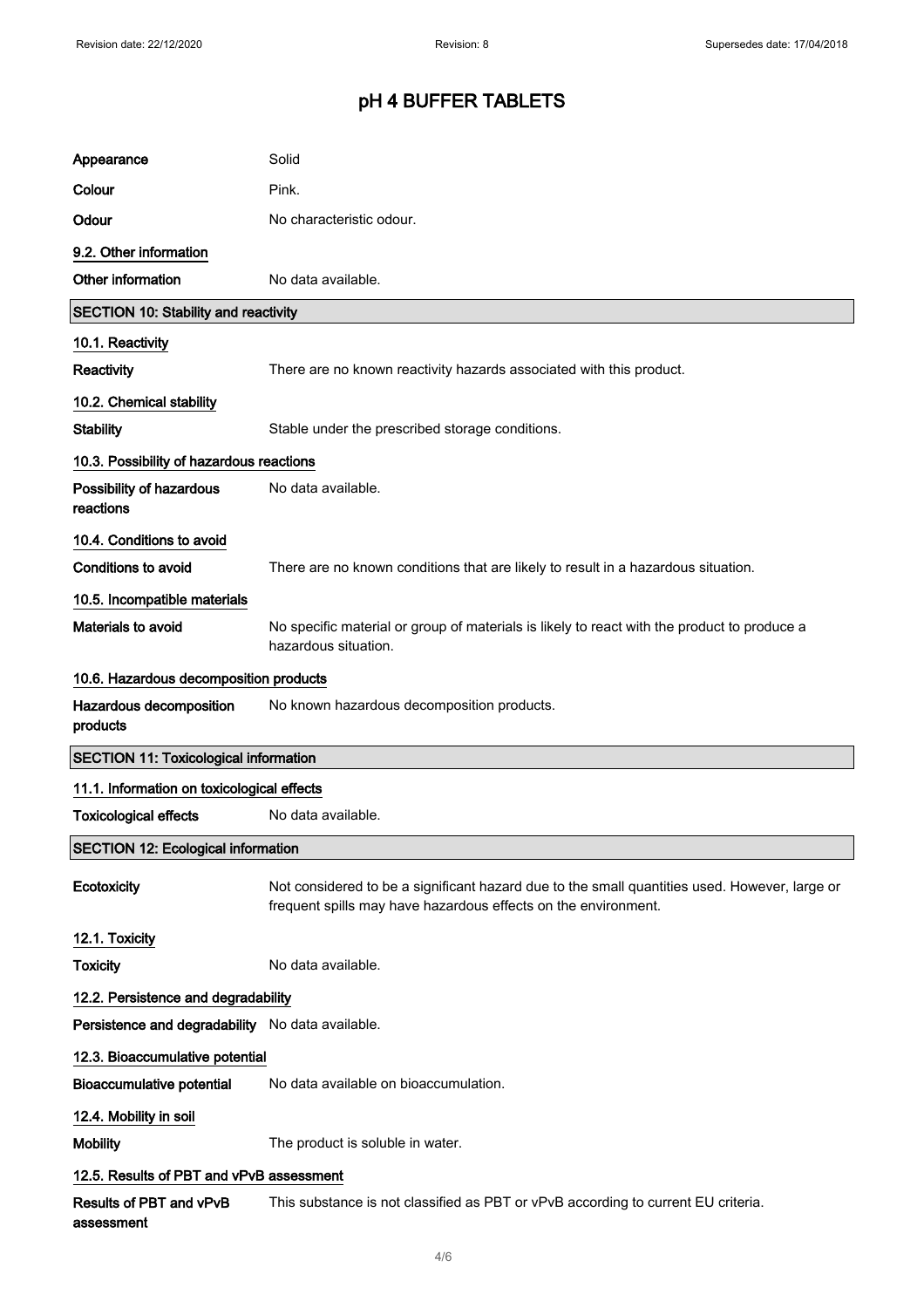#### 12.6. Other adverse effects

Other adverse effects No data available.

# SECTION 13: Disposal considerations

#### 13.1. Waste treatment methods

Disposal methods No specific disposal method required.

#### SECTION 14: Transport information

General The product is not covered by international regulations on the transport of dangerous goods (IMDG, IATA, ADR/RID).

#### 14.1. UN number

Not applicable.

#### 14.2. UN proper shipping name

Not applicable.

#### 14.3. Transport hazard class(es)

No transport warning sign required.

#### 14.4. Packing group

Not applicable.

#### 14.5. Environmental hazards

#### Environmentally hazardous substance/marine pollutant No.

#### 14.6. Special precautions for user

Not applicable.

#### 14.7. Transport in bulk according to Annex II of MARPOL and the IBC Code

Transport in bulk according to Not applicable. Annex II of MARPOL 73/78 and the IBC Code

#### SECTION 15: Regulatory information

#### 15.1. Safety, health and environmental regulations/legislation specific for the substance or mixture

EU legislation Regulation (EC) No 1272/2008 of the European Parliament and of the Council of 16 December 2008 on classification, labelling and packaging of substances and mixtures (as amended).

#### 15.2. Chemical safety assessment

No data available.

#### SECTION 16: Other information

| <b>Revision comments</b> | NOTE: Lines within the margin indicate significant changes from the previous revision. |
|--------------------------|----------------------------------------------------------------------------------------|
| <b>Issued by</b>         | L. Morgan                                                                              |
| <b>Revision date</b>     | 22/12/2020                                                                             |
| Revision                 |                                                                                        |